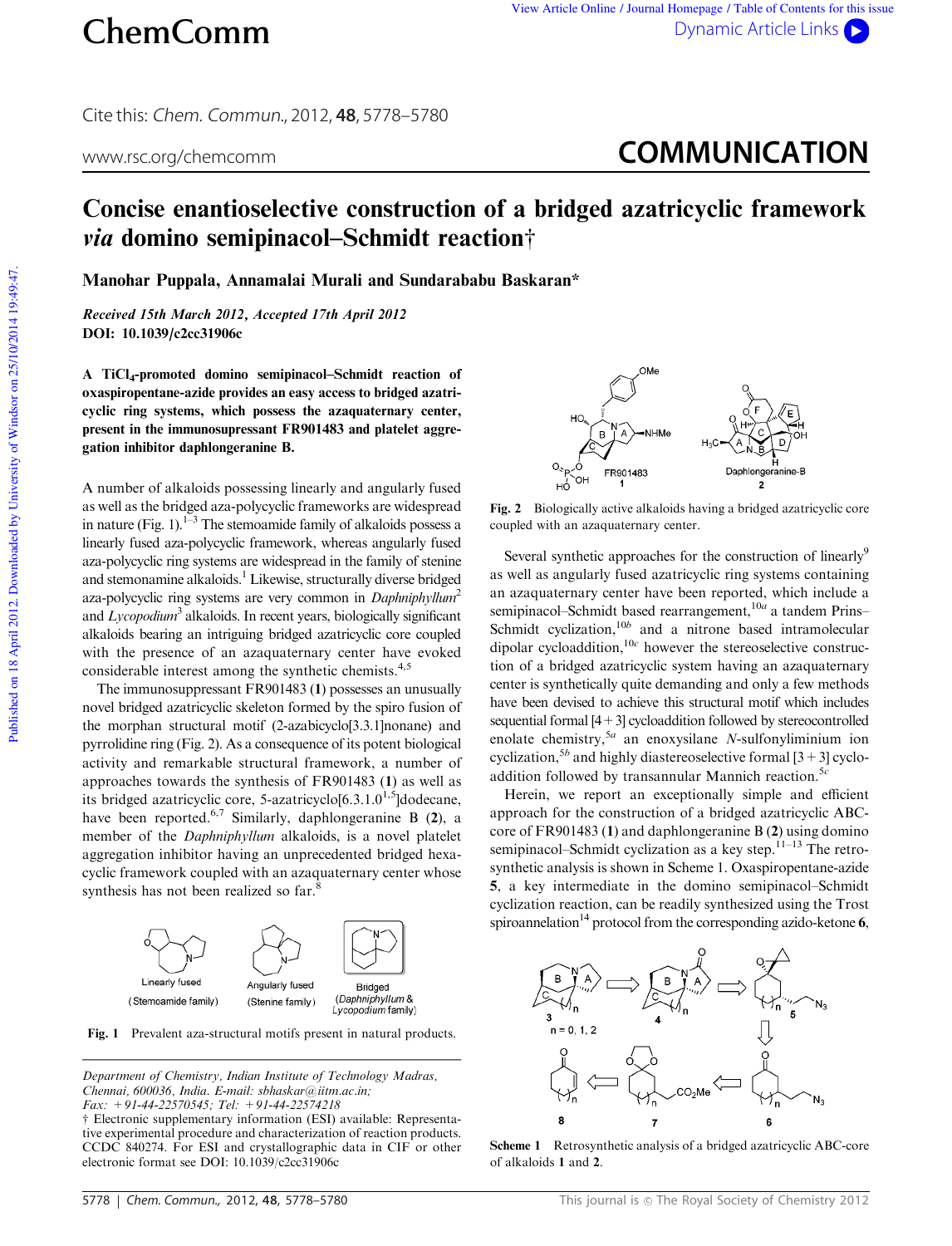

Scheme 2 Synthesis of oxaspiropentane-azide 5. Reagents: (a)  $CH_2(CO_2Me)_2$ , K-O<sup>t</sup>Bu, THF, RT, 92-95%; (b)  $(CH_2OH)_2$ , PTSA, toluene, reflux; (c) NaCl–DMSO,  $145\degree C$ ,  $62-65\%$  over two steps; (d) LiAlH<sub>4</sub>, THF, RT; (e) MsCl, Et<sub>3</sub>N, CH<sub>2</sub>Cl<sub>2</sub>, 0 °C; (f) NaN<sub>3</sub>, DMF, 65 °C; (g) PPTS, acetone–H<sub>2</sub>O reflux,  $48-50\%$  over four steps; (h) ylide, KOH, DMSO, 25 °C, 90–94%.

which in turn can be prepared in a few steps starting from cycloalkenone 8 (Scheme 2).

Azido-ketone 6a was stereoselectively converted to the corresponding *syn*-oxaspiropentane-azide 5a in excellent yield as a single diastereomer using the Trost spiroannelation reaction. Under similar reaction conditions, azido-ketone **6b** gave a 1 : 1 inseparable mixture of *syn*- and *anti*-oxaspiropentane-azide 5b in  $90\%$  yield, whereas azido-ketone 6c furnished a 5 : 1 mixture of *syn*- and *anti*-oxaspiropentane-azide 5c, respectively, in 92% yield (Scheme 2).

When exposed to BF3-OEt2, the *syn*-oxaspiropentane-azide 5a in DCM at  $-78$  °C underwent domino semipinacol–Schmidt rearrangement to give the corresponding bridged azatricyclic lactam 4a in 25% yield (Scheme 3).



Scheme 3 Domino semipinacol–Schmidt reaction of *syn*-oxaspiropentane-azide 5a.

Encouraged by this preliminary observation, this novel cyclization was carried out with different Lewis acids and the results obtained are summarized in Table 1.

Among the Lewis acids screened,  $TiCl<sub>4</sub>$  was found to be the most efficient catalyst to bring about this domino transformation and furnished the corresponding bridged azatricyclic ABC-core 4a of immunosuppressant FR901483 (1) in a stereoselective manner, which on subsequent reduction with LiAlH<sup>4</sup> furnished the known bridged azatricyclic system 3a, whose mass and NMR spectral data are found to be in complete agreement with the literature values.7*<sup>a</sup>* Similarly, the mixture of *syn*- and *anti*-oxaspiropentane-azide 5b on

Table 1 Domino semipinacol–Schmidt reaction of *syn*-oxaspiropentaneazide 5a with different Lewis acids*<sup>a</sup>*

| Entry          | Lewis acid          | Time/h | Yield of $4a^b$ (%)                                                              |
|----------------|---------------------|--------|----------------------------------------------------------------------------------|
|                | <b>TMSOTf</b>       |        | 59                                                                               |
| $\overline{2}$ | EtAICl <sub>2</sub> |        | 62                                                                               |
| $\mathcal{R}$  | TiCl <sub>4</sub>   |        | 78                                                                               |
|                |                     |        | $a$ Reactions were performed using 2.5 equiv. of Lewis acid. $b$ Isolated yield. |



*<sup>a</sup>* Reactions were performed using 2.5 equiv. of TiCl<sup>4</sup> . *b Syn-* and *anti*mixture was used in the reaction. *<sup>c</sup>* Yield is shown in parentheses. *d* Isolated yield based on the *syn-*isomer.



Fig. 3 ORTEP-diagram of thiolactam derivative  $(\pm)$ -10b of the ABC ring system of daphlongeranine B.

exposure to  $TiCl<sub>4</sub>$  resulted in the corresponding bridged azatricyclic ABC-core 4b of daphlongeranine B (2) in 80% yield, based on the *syn*-isomer (Table 2).<sup>15</sup> The structure and the relative stereochemistry of the cyclized product 4b was unambiguously confirmed by single crystal X-ray analysis of the corresponding thiolactam derivative  $(\pm)$ -10b (Fig. 3). Interestingly, this is the first stereoselective approach for the construction of the bridged azatricyclic ABC-core of daphlongeranine B (2). Under similar cyclization conditions, the *syn*- and *anti*-mixture of oxaspiropentane-azide 5c afforded the corresponding bridged azatricyclic lactam 4c in 80% yield based on the *syn*-isomer. Reduction of cyclized azatricyclic lactams 4b and 4c afforded the corresponding bridged azatricyclic amines 3b and 3c, respectively, in excellent yields (Table 2).

The scope of this novel stereoselective transformation was further explored in the enantioselective construction of the bridged azatricyclic ABC-core of FR901483. The asymmetric